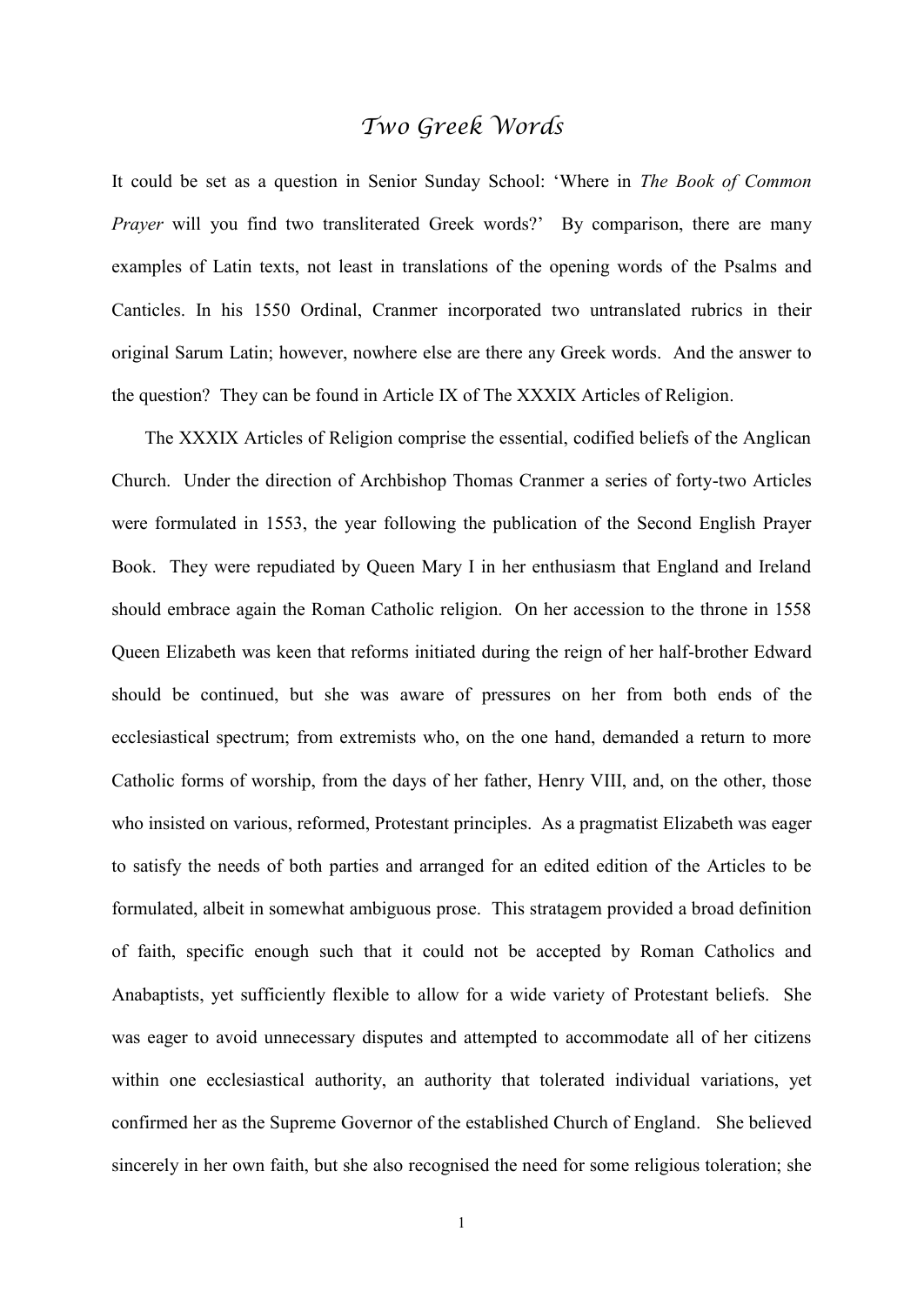accepted that Catholics and Protestants were both part of the same Christian belief. Later in her reign she exclaimed, 'There is only one Christ, Jesus, one faith, all else is a dispute over trifles.' Elizabeth said that she had:

no meaning or intent that any of her subjects should be troubled or molested by examinations or inquisitions in any matter of their faith, as long as they should not gainsay the authority of the Holy Scriptures, or deny the articles of faith contained in any of the Creeds received and used in the Church: they might retain their own opinions in any rites or ceremonies appertaining to religion, as long as they should in their outward conversations shew themselves quiet and conformable, and not manifestly repugnant to the laws for resorting to their ordinary churches.

Based on Cranmer's 42 Articles a revised set, The XXXIX Articles of Religion, was established by a Convocation of the Church in 1563. In 1571 Parliament made obedience to the Articles a legal requirement for all ordained clergy. That statutory demand no longer holds but, nevertheless, the Articles remain the bedrock of Anglican conviction. They have been widely adapted, often depending on local circumstances, and still form the creedal basis of many Anglican and Protestant churches, world-wide.

The first eight of the Articles cover Trinitarian theology and Holy Scripture; they are followed by six which concentrate on sin, redemption, salvation and justification. Article IX is entitled 'About Original or Birth-sin' and it contains the two Greek words *phronema sarkos* (φρονεμα σαρκος).

At the Council of Trent the Roman Catholic Church adopted a doctrine of Original Sin which was essentially a form of Pelagianism. Pelagius (360–420) taught that the human will was entirely subservient to the will of God and that sin only occurred when people deliberately performed wrong deeds. By contrast, the Anglican doctrine of Original Sin was different. Following the writings of Augustine (354–430), Protestant Reformers believed that the sin of Adam affected the very nature of all humans; human nature was essentially corrupt